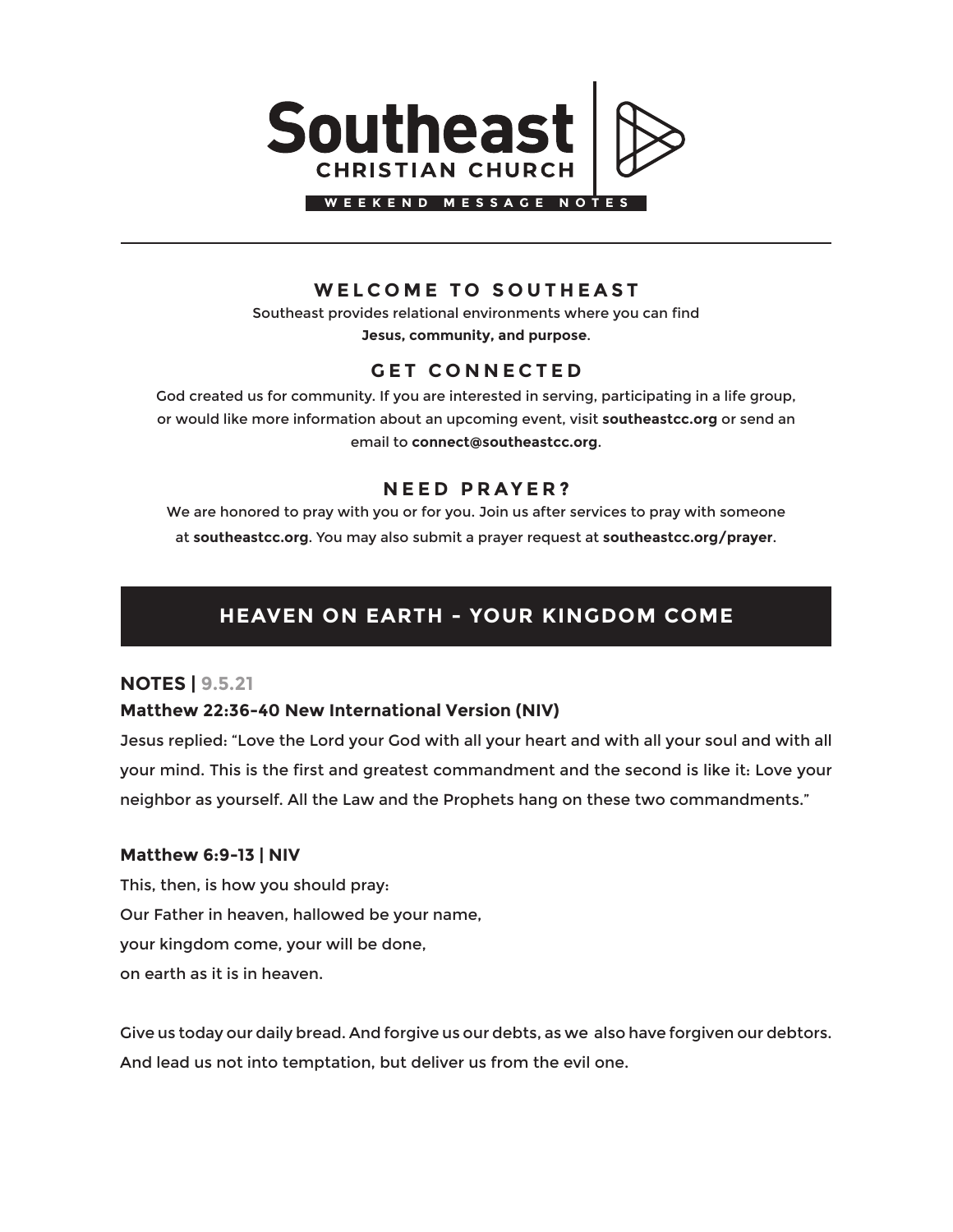#### **Mark 7:31-35 | NIV**

…Some people brought to him a man who was deaf and could hardly talk, and they begged Jesus to place his hand on him.

After he took him aside, away from the crowd, Jesus put his fingers into the man's ears. Then he spit and touched the man's tongue. He looked up to heaven and with a deep sigh said to him, "Ephphatha!" (which means "Be opened!"). At this, the man's ears were opened, his tongue was loosened and he began to speak plainly.

#### **Genesis 1:26 English Standard Version (ESV)**

Then God said, "Let us make man in our image, after our likeness. And let them have dominion over the fish of the sea and over the birds of the heavens and over the livestock and over all the earth and over every creeping thing that creeps on the earth."

#### **Psalm 115:16 | NIV**

The highest heaven belong to the Lord, but the earth he has given to man.

#### **Genesis 2:17 | NIV**

And the Lord God commanded the man, "You are free to eat from any tree in the garden; but you must not eat from the tree of the knowledge of good and evil, for when you eat from it you will certainly die."

#### **Matthew 16:24-25 | NIV**

Then Jesus said to his disciples, "Whoever wants to be my disciple must deny themselves and take up their cross and follow me. For whoever wants to save their life[a] will lose it, but whoever loses their life for me will find it.

#### **Philippians 2:19-21 | NIV**

I hope in the Lord Jesus to send Timothy to you soon, that I also may be cheered when I receive news about you. I have no one else like him, who will show genuine concern for your welfare. For everyone looks out for their own interests, not those of Jesus Christ.

#### **John 3:30 | ESV**

He must increase, but I must decrease.